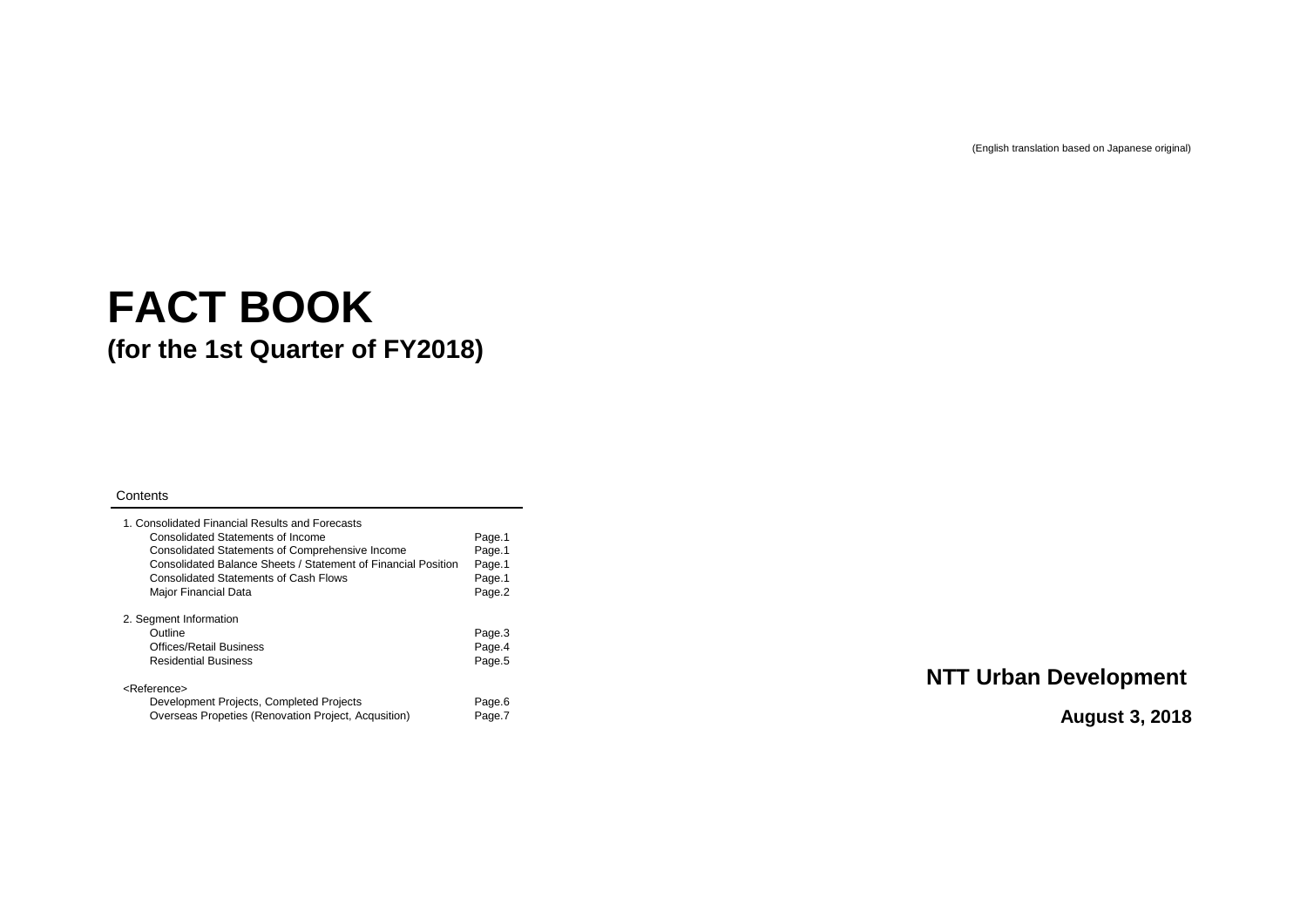### **1. Consolidated Financial Results and Forecasts**

| <b>Consolidated Statements of Income</b>                                                   |               |               |               |                       | (Million yen)            |                                                               |               |             |             | (Million yen)                             |
|--------------------------------------------------------------------------------------------|---------------|---------------|---------------|-----------------------|--------------------------|---------------------------------------------------------------|---------------|-------------|-------------|-------------------------------------------|
|                                                                                            |               |               | <b>J GAAP</b> |                       |                          |                                                               |               |             | <b>IFRS</b> |                                           |
|                                                                                            |               |               |               |                       | <b>FY2018</b>            |                                                               | <b>FY2017</b> |             |             | <b>FY2018</b>                             |
|                                                                                            | <b>FY2014</b> | <b>FY2015</b> | <b>FY2016</b> | <b>FY2017</b>         | (Reference)              |                                                               | 1Q            | (Reference) | 1Q          | <b>Results</b>                            |
|                                                                                            |               |               |               |                       | Results                  |                                                               | Jun. 2017     | Results *2  | Jun. 2018   | Forecasts                                 |
|                                                                                            |               |               |               |                       | Forecasts'               |                                                               |               |             |             |                                           |
| Operating revenue                                                                          | 152,052       | 183,016       | 188,633       | 166,800               | 168,000                  | <b>Operating revenue</b>                                      | 40,148        | 160,654     | 29,900      | 167,500                                   |
| Operating expenses                                                                         | 127,215       | 145,244       | 157,240       | 137,164               | 138,000                  | Operating expense                                             | 27,873        | 132,787     | 21,526      | $\qquad \qquad$                           |
| Operating income                                                                           | 24,836        | 37,771        | 31,393        | 29,635                | 30,000                   | <b>Other operating revenue</b>                                |               | 2,987       | 1,476       | $\qquad \qquad$                           |
| Non-operating income                                                                       | 2,148         | 2,635         | 3,410         | 2,555                 |                          | Other operating expenses                                      | 82            | 1,221       | 61          | $\qquad \qquad$                           |
| (Restated) Amortization of negative goodwill                                               | 1,780         | 1,926         | 1,926         | 1,926                 |                          | Share of profit of entities accounted for using equity method | 225           | 778         | 118         | $\qquad \qquad$                           |
| (Restated) Share of profit of entities accounted for using equity method                   | 45            | 251           | 1,072         | $\overline{0}$        | ___                      | <b>Operating income</b>                                       | 12,428        | 30,410      | 9,907       | 28,000                                    |
| Non-operating expenses                                                                     | 6,590         | 6,573         | 6,093         | 4,759                 | ——                       |                                                               |               |             |             |                                           |
| (Restated) Interest expenses                                                               | 6,300         | 5,936         | 4,894         | 4,493                 | ——                       |                                                               |               |             |             |                                           |
| Ordinary profit                                                                            | 20,395        | 33,832        | 28,710        | 27,432                | 27,800                   |                                                               |               |             |             |                                           |
| <b>Extraordinary income</b>                                                                | 1,850         | 3,298         | 25            | 920                   | ___                      | Finance income                                                | 160           | 1,026       | 179         | $\qquad \qquad$                           |
| <b>Extraordinary losses</b>                                                                | 3,375         | 14,011        | 2,296         | 792                   | ___                      | Finance costs                                                 | 846           | 3,499       | 732         | $\hspace{0.1mm}-\hspace{0.1mm}$           |
| Profit before income taxes                                                                 | 18,869        | 23,120        | 26,440        | 27,560                | ___                      | Profit before tax                                             | 1,742         | 27,938      | 9,353       | $\qquad \qquad$                           |
| Income taxes                                                                               | (620)         | 4,127         | 7,899         | 6,886                 | ——                       | Income taxes                                                  | 3,446         | 7,780       | 2,656       | $\qquad \qquad$                           |
| Profit                                                                                     | 19,490        | 18,993        | 18,540        | 20,673                | ——                       | Profit                                                        | 8,296         | 20,157      | 6,696       | $\qquad \qquad$                           |
| Profit attributable to non-controlling interests                                           | 3,255         | 2,435         | 1,858         | 1,972                 | ___                      | Profit attributable to non-controlling interests              | 574           | 2,002       | 597         | $\qquad \qquad = \qquad$                  |
| Profit attributable to owners of parent                                                    | 16,235        | 16,557        | 16,682        | 18,701                | 17,000                   | Profit attributable to owners of parent                       | 7,721         | 18,155      | 6,099       | 16,000                                    |
| <b>Consolidated Statements of Comprehensive Income</b>                                     |               |               |               |                       |                          |                                                               |               |             |             |                                           |
| Comprehensive income                                                                       | 23,671        | 16,399        | 14,422        | 20,937                |                          | Comprehensive income                                          | 8,660         | 19,341      | 7,089       | $\qquad \qquad = \qquad$                  |
| Profit                                                                                     | 19,490        | 18,993        | 18,540        | 20,673                |                          | Profit                                                        | 8,296         | 20,157      | 6,696       | $\qquad \qquad$                           |
| Other comprehensive income                                                                 | 4,180         | (2593)        | (4118)        | 263                   | $\overline{\phantom{0}}$ | Other comprehensive income                                    | 364           | (816)       | 392         | $\qquad \qquad$                           |
| <b>Consolidated Balance Sheets / Statement of Financial Position</b>                       |               |               |               |                       |                          |                                                               |               |             |             |                                           |
| <b>Total assets</b>                                                                        | 1,033,220     | ,033,557      |               | 1,005,898   1,019,659 | $\overline{\phantom{a}}$ | Total assets                                                  | 996,308       | 997,154     | 991,811     | $\overline{\phantom{0}}$                  |
| <b>Current assets</b>                                                                      | 128,512       | 178,110       | 137,816       | 125,367               |                          | Current assets                                                | 127,408       | 132,964     | 120,703     | $\qquad \qquad$                           |
| <b>Cash and deposits</b>                                                                   | 17,891        | 14,846        | 16,945        | 18,073                |                          | <b>Cash and cash equivalents</b>                              | 23,402        | 20,187      | 21,434      | $\qquad \qquad \overline{\qquad \qquad }$ |
| Inventories                                                                                | 93,571        | 141,418       | 93,865        | 84,158                | ——                       | Inventories                                                   | 82,768        | 75,672      | 80,793      | $\qquad \qquad$                           |
| Other currents assets                                                                      | 17,049        | 21,845        | 27,004        | 23,135                |                          | Other financial assets                                        | 202           | 160         | 336         | $\qquad \qquad$                           |
| (Restated) Short-term (less than 3 months)<br>investments included in other current assets | 2,372         | 1,320         | 7,168         | 2,912                 | $\overline{\phantom{a}}$ | <b>Other current assets</b>                                   | 21,036        | 36,944      | 18,139      |                                           |
| Non-current assets                                                                         | 904,708       | 855,447       | 868,081       | 894,292               |                          | Non-current assets                                            | 868,899       | 864,189     | 871,107     | $\longrightarrow$                         |
| Property, plant and equipment                                                              | 834,792       | 781,895       | 797,557       | 819,324               | $\sim$                   | <b>Property, plant and equipment</b>                          | 13,175        | 18,635      | 20,073      | $\qquad \qquad$                           |
|                                                                                            |               |               |               |                       |                          | Investment property                                           | 812,405       | 803,259     | 801,685     | $\qquad \qquad$                           |
| Intangible assets                                                                          | 24,556        | 25,994        | 25,228        | 25,818                |                          | Goodwill and intangible assets                                | 2,744         | 2,550       | 2,412       | $\qquad \qquad$                           |
| Investments and other assets                                                               | 45,359        | 47,557        | 45,296        | 49,149                |                          | Other non-current assets                                      | 40,573        | 39,744      | 46,936      | $\qquad \qquad$                           |
| <b>Total liabilities</b>                                                                   | 787,579       | 781,651       | 747,341       | 747,849               |                          | Total liabilities                                             | 730,075       | 724,734     | 711,983     | $\qquad \qquad$                           |
| Current liabilities                                                                        | 98,874        | 115,462       | 112,792       | 137,859               |                          | Current liabilities                                           | 101,068       | 149,500     | 145,286     | $\qquad \qquad$                           |
| Interest-bearing debt (short-term)                                                         | 53,200        | 63,305        | 53,974        | 101,296               | ___                      | Short-term borrowings                                         | 57,803        | 100,688     | 108,212     | $\qquad \qquad$                           |
| Other current liabilities                                                                  | 45,674        | 52,156        | 58,817        | 36,562                |                          | Other current liabilities                                     | 43,264        | 48,811      | 37,073      | $\qquad \qquad$                           |
| Non-current liabilities                                                                    | 688,704       | 666,189       | 634,548       | 609,989               |                          | Non-current liabilities                                       | 629,007       | 575,234     | 566,696     | $\qquad \qquad$                           |
| Interest-bearing debt (long-term)                                                          | 493,989       | 482,715       | 468,108       | 443,470               |                          | Long-term borrowings                                          | 499,199       | 443,010     | 432,062     | $\qquad \qquad$                           |
| Other non-current liabilities                                                              | 194,715       | 183,474       | 166,440       | 166,519               | __                       | <b>Other non-current liabilities</b>                          | 129,807       | 132,223     | 134,634     | $\qquad \qquad$                           |
| Total net assets                                                                           | 245,641       | 251,905       | 258,556       | 271,810               |                          | <b>Total equity</b>                                           | 266,232       | 272,419     | 279,827     | $\qquad \qquad$                           |
| (Restated) Total accumulated comprehensive income                                          | 9,776         | 7,187         | 3,067         | 3,328                 |                          | (Restated) Other components of equity                         | 2,960         | 1,732       | 1,094       | $\overline{\phantom{0}}$                  |
| (Restated) Non-controlling interests                                                       | 44,730        | 45,871        | 45,884        | 46,098                |                          | (Restated) Non-controlling interests                          | 43,887        | 43,783      | 43,927      | $\overline{\phantom{0}}$                  |
| <b>Consolidated Statements of Cash Flows</b>                                               |               |               |               |                       |                          |                                                               |               |             |             |                                           |

# Free cash flow<br>
Cash flows from (used in) financing activities (30,789) 2,860 35,200<br>
Cash and cash equivalents at end of period (20,153 (16,106 23,954 Cash and cash equivalents at end of period

| Cash flows from (used in) operating activities | 36,988    | 7,430    | $71,910$  | 46,273    | <b>Cash flows from (used in) operating activities</b>  | .712     | 42,232   | 2,319    |  |
|------------------------------------------------|-----------|----------|-----------|-----------|--------------------------------------------------------|----------|----------|----------|--|
| Cash flows from (used in) investing activities | (67, 778) | (14,570) | (36, 710) | (63, 471) | <b>ICash flows from (used in) investing activities</b> | (33,770) | (57,018) | 6,173    |  |
| Free cash flow                                 | 30,789)   | 2,860    | 35,200    | (17, 197) | <b>IFree cash flow</b>                                 | (29,057) | 4,786)   | 8,493    |  |
| Cash flows from (used in) financing activities | 31,777    | (6,781)  | (27, 345) | 14,068    | <b>ICash flows from (used in) financing activities</b> | 30,069   | 12,663   | (7, 290) |  |
| Cash and cash equivalents at end of period     | 20,153    | 16,106   | 23,954    | 20,825    | Cash and cash equivalents at end of period             | 23,402   | 20.187   | 21,434   |  |

\*1 Announced on May 9, 2018

\*2 Actual financial results compiled according to the International Financial Reporting Standards (IFRS) which are unaudited and provided for reference, may be subject to change depending on the results of accounting audit

Copyright © 2018 NTT Urban Development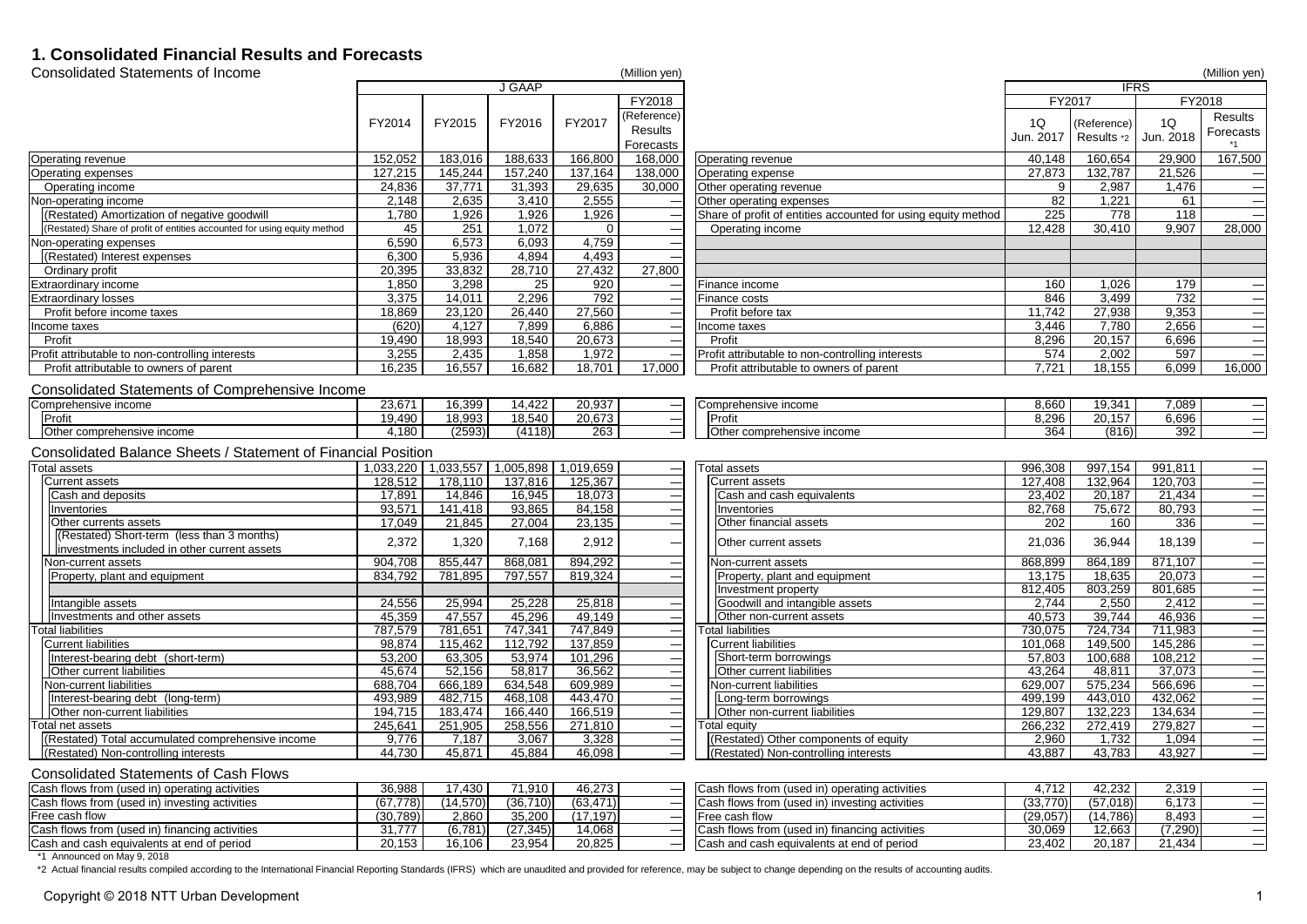### Major Financial Data (Million yen) (Million yen)

|                                           |      |               |               | <b>J GAAP</b> |               |               |                                                        |      |                 | <b>IFRS</b> |                                                                                                                                                                                                                                                                                                                                                                                                                                                                            |                                 |
|-------------------------------------------|------|---------------|---------------|---------------|---------------|---------------|--------------------------------------------------------|------|-----------------|-------------|----------------------------------------------------------------------------------------------------------------------------------------------------------------------------------------------------------------------------------------------------------------------------------------------------------------------------------------------------------------------------------------------------------------------------------------------------------------------------|---------------------------------|
|                                           |      |               |               |               |               | <b>FY2018</b> |                                                        |      | <b>FY2017</b>   |             |                                                                                                                                                                                                                                                                                                                                                                                                                                                                            | <b>FY2018</b>                   |
|                                           |      | <b>FY2014</b> | <b>FY2015</b> | <b>FY2016</b> | <b>FY2017</b> | (Reference)   |                                                        |      | 1Q              | (Reference) | 1Q                                                                                                                                                                                                                                                                                                                                                                                                                                                                         | <b>Results</b>                  |
|                                           |      |               |               |               |               | Results       |                                                        |      | Jun. 201        | Results *2  | Jun. 2018                                                                                                                                                                                                                                                                                                                                                                                                                                                                  | <b>Forecasts</b>                |
| Data Related to Total Assets              |      |               |               |               |               | Forecasts     |                                                        |      |                 |             |                                                                                                                                                                                                                                                                                                                                                                                                                                                                            |                                 |
| <b>Total assets</b>                       |      | 1,033,220     | ,033,557      | 1,005,898     | 1,019,659     |               | Total assets                                           |      | 996,308         | 997,154     | 991,811                                                                                                                                                                                                                                                                                                                                                                                                                                                                    | $\qquad \qquad$                 |
| <b>ROA (Return on assets)</b>             | %    | 2.6           | 3.9           | 3.4           | 3.1           |               | ROA (Return on assets)                                 |      |                 | 3.2         |                                                                                                                                                                                                                                                                                                                                                                                                                                                                            | $\overline{\phantom{0}}$        |
| Inventories                               |      | 93,571        | 141,418       | 93,865        | 84,158        |               | Inventories                                            |      | 82,768          | 75,672      | 80,793                                                                                                                                                                                                                                                                                                                                                                                                                                                                     | $\qquad \qquad$                 |
| Inventories of residential property sales |      | 58,997        | 101,076       | 82,816        | 73,604        |               | Inventories of residential property sales              |      | 78,952          | 72,239      | 77,715                                                                                                                                                                                                                                                                                                                                                                                                                                                                     | $\hspace{0.1mm}-\hspace{0.1mm}$ |
| Investments                               |      | 79,979        | 54,563        | 38,695        | 64,876        | 67,000        | <b>Investments</b>                                     |      | 31,517          | 64,338      | 5,042                                                                                                                                                                                                                                                                                                                                                                                                                                                                      | 68,000                          |
| (Restated) Capital expenditure            |      | 79,268        | 47,799        | 36,058        | 50,234        |               | (Restated) Capital expenditure                         |      | 31,297          | 61,787      | 3,901                                                                                                                                                                                                                                                                                                                                                                                                                                                                      | $\qquad \qquad -$               |
| Fair value of rental properties           |      | ,327,642      | ,357,982      | ,422,649      | 1,504,103     |               | <b>Fair value of rental properties</b>                 |      |                 |             |                                                                                                                                                                                                                                                                                                                                                                                                                                                                            | $\qquad \qquad -$               |
| Book value of rental properties           |      | 845,486       | 795,870       | 813,646       | 827,557       |               | Book value of rental properties                        |      | $\sim$          |             |                                                                                                                                                                                                                                                                                                                                                                                                                                                                            |                                 |
| Data Related to Shareholders' equity      |      |               |               |               |               |               |                                                        |      |                 |             |                                                                                                                                                                                                                                                                                                                                                                                                                                                                            |                                 |
| Shareholders' equity                      |      | 200,910       | 206,034       | 212,671       | 225,712       |               | Total equity attriutable to owners of parent           |      | 222,345         | 228,636     | 235,900                                                                                                                                                                                                                                                                                                                                                                                                                                                                    | $\qquad \qquad$                 |
| Shareholders' equity ratio                | $\%$ | 19.4          | 19.9          | 21.1          | 22.1          |               | Ratio of total equity attributable to owners of parent | $\%$ | 22.3            | 22.9        | 23.8                                                                                                                                                                                                                                                                                                                                                                                                                                                                       | $\hspace{0.05cm}$               |
| <b>ROE (Return on equity)</b>             | $\%$ | 8.4           | 8.2           | 8.0           | 9             |               | <b>ROE</b> (Return on equity)                          | $\%$ | $\qquad \qquad$ | 8.1         | $\sim$                                                                                                                                                                                                                                                                                                                                                                                                                                                                     | $\qquad \qquad =$               |
| Net income per share                      | Yen  | 49.33         | 50.31         | 50.69         | 56.82         | 51.65         | Basic earnings per share                               | Yen  | 23.46           | 55.16       | 18.53                                                                                                                                                                                                                                                                                                                                                                                                                                                                      | 48.61                           |
| Annual dividend per share                 | Yen  | 16.00         | 17.00         | 18.00         | 19.00         | 20.00         | Annual dividend per share                              | Yen  |                 | 19.00       |                                                                                                                                                                                                                                                                                                                                                                                                                                                                            | 20.00                           |
| Annual total cash dividend                |      | 5,265         | 5,595         | 5,924         | 6,253         | 6,582         | Annual total cashdividend                              |      |                 | 6,253       |                                                                                                                                                                                                                                                                                                                                                                                                                                                                            | 6,582                           |
| Dividend payout ratio                     | $\%$ | 32.4          | 33.8          | 35.5          | 33.4          | 38.7          | Dividend payout ratio                                  | $\%$ |                 | 34.4        |                                                                                                                                                                                                                                                                                                                                                                                                                                                                            | 41.1                            |
| DOE (Dividend on equity)                  | $\%$ | 2.7           | 2.8           | 2.8           | 2.9           |               | <b>DOE</b> (Dividend on equity)                        | $\%$ | $\qquad \qquad$ | 2.8         |                                                                                                                                                                                                                                                                                                                                                                                                                                                                            | $\sim$                          |
| Data Related to Interest-bearing Debt     |      |               |               |               |               |               |                                                        |      |                 |             |                                                                                                                                                                                                                                                                                                                                                                                                                                                                            |                                 |
| Interest-bearing debt                     |      | 547,189       | 546,021       | 522,082       | 544,767       |               | Interest-bearing debt                                  |      | 557,003         | 543,699     | 540,275                                                                                                                                                                                                                                                                                                                                                                                                                                                                    | $\qquad \qquad -$               |
| Net interest-bearing debt                 |      | 526,925       | 529,854       | 497,968       | 523,781       |               | Net interest-bearing debt                              |      | 533,441         | 523,352     | 518,720                                                                                                                                                                                                                                                                                                                                                                                                                                                                    | $\hspace{0.1mm}-\hspace{0.1mm}$ |
| <b>EBITDA</b>                             |      | 48,311        | 61,686        | 50,264        | 48,041        |               | <b>EBITDA</b>                                          |      |                 | 47,684      |                                                                                                                                                                                                                                                                                                                                                                                                                                                                            | $\hspace{0.1cm}-\hspace{0.1cm}$ |
| Net interest-bearing debt / EBITDA        |      | 10.9          | 8.6           | 9.9           | 10.9          |               | Net interest-bearing debt / EBITDA                     |      | $\qquad \qquad$ | 11.0        | $\frac{1}{2} \left( \frac{1}{2} \right) \left( \frac{1}{2} \right) \left( \frac{1}{2} \right) \left( \frac{1}{2} \right) \left( \frac{1}{2} \right) \left( \frac{1}{2} \right) \left( \frac{1}{2} \right) \left( \frac{1}{2} \right) \left( \frac{1}{2} \right) \left( \frac{1}{2} \right) \left( \frac{1}{2} \right) \left( \frac{1}{2} \right) \left( \frac{1}{2} \right) \left( \frac{1}{2} \right) \left( \frac{1}{2} \right) \left( \frac{1}{2} \right) \left( \frac$ | $\qquad \qquad =$               |
| Net D/E ratio                             |      | 2.15          | 2.10          | 1.93          | 1.93          |               | Net D/E ratio                                          |      | 2.00            | 1.92        | 1.85                                                                                                                                                                                                                                                                                                                                                                                                                                                                       | $\overline{\phantom{0}}$        |
| Interest coverage ratio                   |      | 5.8           | 2.9           | 14.1          | 10.3          |               | Interest coverage ratio                                | X    | 7.4             | 12.8        | 3.5                                                                                                                                                                                                                                                                                                                                                                                                                                                                        | $\qquad \qquad$                 |

・ROA(Return on assets) = Operating income / Average Total Assets over period × 100

・Total equity attriutable to owners of parent = Equity - Stock acquisition rights - Non-controlling interests

• Ratio of total equity attributable to owners of parent = Total equity attriutable to owners of parent / Total assets at the end of the fiscal year under review x 100  $\cdot$  ROE (Return on equity) = Profit attributable to owners of parent / Average total equity attributable to owners of parent over period  $\times$  100

・Basic earnings par share = Profit attributable to owners of parent / Number of shares issued

・Dividend payout ratio = Annual dividend per share / Basic earnings per share

 $\cdot$  DOE (Dividend on equity) = Annual total cashdividend / Average total equity attributable to qwners of paent  $\times$  100

•Net interest-bearing debt = Interest-bearing debt - (Cash and cash equivalents + Time deposits (deposit terms of over three months) included in other financial assets)

・EBITDA = Operating income + Depreciation expense

・Net D/E ratio = Net interest-bearing debt / Total equity

・Interest coverage ratio =Cash flows from (used in) operating activities / Interest expenses paid (on the basis of cash flows from (used in) operating activities) \*1 Announced on May 9, 2018

\*2 Actual financial results compiled according to the International Financial Reporting Standards (IFRS) which are unaudited and provided for reference, may be subject to change depending on the results of accounting audits.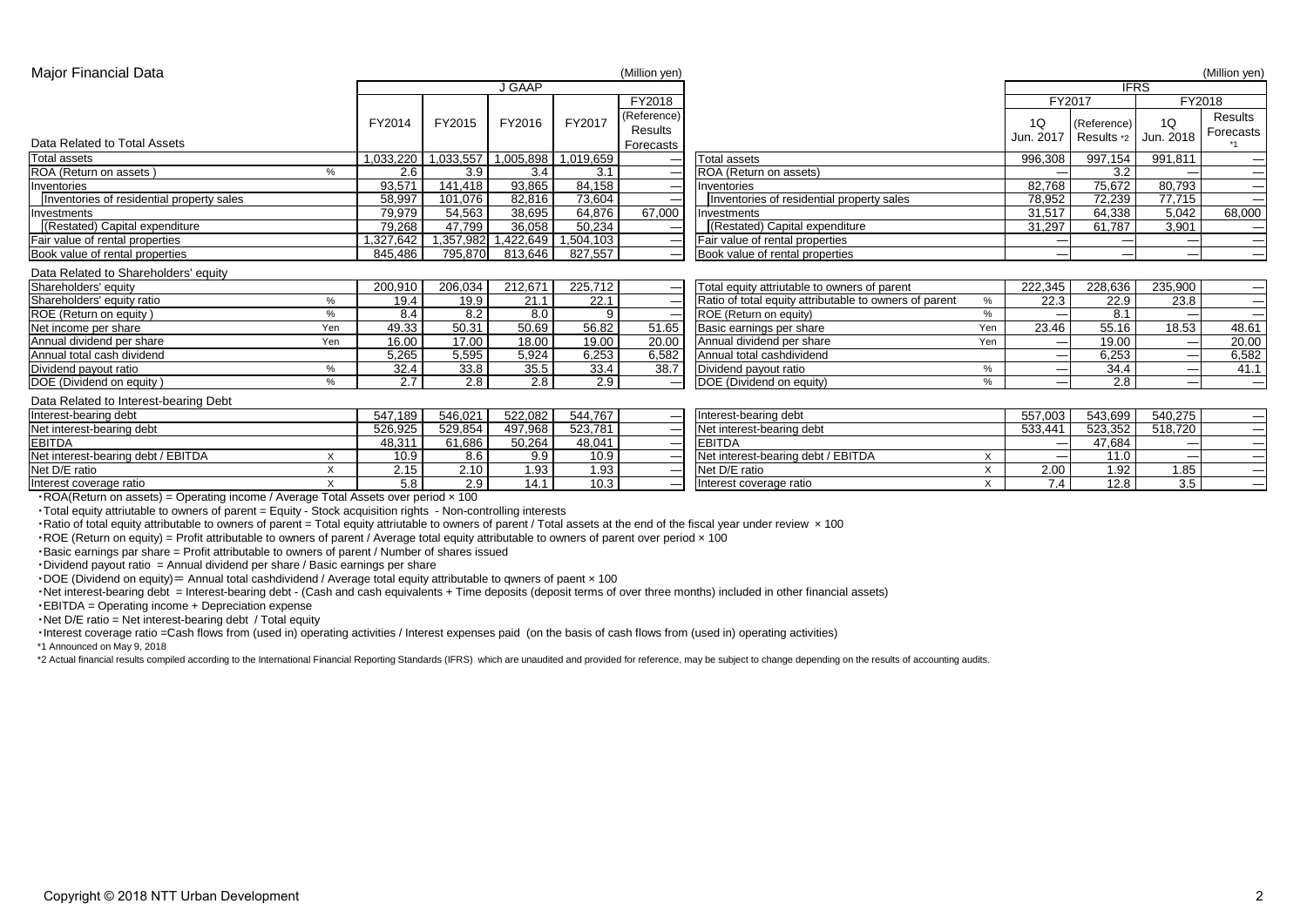## **2. Segment Information**

| Outline                                   |               |                                                 |                                        |               |               |               |                                                      |                 |                           |                                                                                                                                                                                                                                                                                                                                                                                                                                                                            | (Million yen)                         |
|-------------------------------------------|---------------|-------------------------------------------------|----------------------------------------|---------------|---------------|---------------|------------------------------------------------------|-----------------|---------------------------|----------------------------------------------------------------------------------------------------------------------------------------------------------------------------------------------------------------------------------------------------------------------------------------------------------------------------------------------------------------------------------------------------------------------------------------------------------------------------|---------------------------------------|
|                                           |               | J GAAP / Former Segment<br>J GAAP / New Segment |                                        |               |               |               |                                                      |                 | <b>IFRS / New Segment</b> |                                                                                                                                                                                                                                                                                                                                                                                                                                                                            |                                       |
|                                           |               |                                                 |                                        |               |               |               | <b>FY2018</b>                                        | <b>FY2017</b>   |                           |                                                                                                                                                                                                                                                                                                                                                                                                                                                                            | <b>FY2018</b>                         |
|                                           | <b>FY2014</b> | <b>FY2015</b>                                   |                                        | <b>FY2015</b> | <b>FY2016</b> | <b>FY2017</b> | (Reference)<br><b>Results</b><br><b>Forecasts</b> *1 | 1Q<br>Jun. 2017 | (Reference)<br>Results *2 | 1Q<br>Jun. 2018                                                                                                                                                                                                                                                                                                                                                                                                                                                            | <b>Results</b><br><b>Forecasts</b> *1 |
| <b>Operating revenue</b>                  | 152,052       | 183,016                                         | <b>Operating revenue</b>               | 183,016       | 188,633       | 166,800       | 168,000                                              | 40,148          | 160,654                   | 29,900                                                                                                                                                                                                                                                                                                                                                                                                                                                                     | 167,500                               |
| <b>Leasing Business</b>                   | 91,739        | 120,966                                         | <b>Offices/Retail Business</b>         | 105,370       | 113,613       | 91,964        | 89,600                                               | 23,591          | 91,229                    | 22,378                                                                                                                                                                                                                                                                                                                                                                                                                                                                     | 92,700                                |
| <b>Residential sales Business</b>         | 46,626        | 48,865                                          | <b>Residential Business</b>            | 64,461        | 59,607        | 59,758        | 61,000                                               | 13,513          | 54,619                    | 3,473                                                                                                                                                                                                                                                                                                                                                                                                                                                                      | 58,200                                |
| <b>Other</b>                              | 18,825        | 19,600                                          | Other                                  | 19,600        | 21,534        | 21,226        | 22,800                                               | 4,282           | 20,955                    | 5,357                                                                                                                                                                                                                                                                                                                                                                                                                                                                      | 22,000                                |
| Eliminations                              | (5, 140)      | (6, 416)                                        | Eliminations                           | (6, 416)      | (6, 122)      | (6, 149)      | (5,400)                                              | (1,237)         | (6, 149)                  | (1,309)                                                                                                                                                                                                                                                                                                                                                                                                                                                                    | (5,400)                               |
| Operating income                          | 24,836        | 37,771                                          | <b>Operating income</b>                | 37,771        | 31,393        | 29,635        | 30,000                                               | 12,428          | 30,410                    | 9,907                                                                                                                                                                                                                                                                                                                                                                                                                                                                      | 28,000                                |
| <b>Leasing Business</b>                   | 23,566        | 36,722                                          | <b>Offices/Retail Business</b>         | 29,988        | 33,801        | 29,880        | 28,800                                               | 12,190          | 29,768                    | 11,306                                                                                                                                                                                                                                                                                                                                                                                                                                                                     | 27,000                                |
| <b>Residential sales Business</b>         | 4,405         | 5,074                                           | <b>Residential Business</b>            | 11,808        | 3,068         | 4,960         | 6,900                                                | 1,485           | 5,353                     | (351)                                                                                                                                                                                                                                                                                                                                                                                                                                                                      | 6,800                                 |
| <b>Other</b>                              | 2,485         | 2,199                                           | <b>Other</b>                           | 2,199         | 1,816         | 1,819         | ,900                                                 | 334             | 1,919                     | 595                                                                                                                                                                                                                                                                                                                                                                                                                                                                        | 1,900                                 |
| <b>Eliminations / Corporate</b>           | (5,620)       | (6, 225)                                        | <b>Eliminations / Corporate</b>        | (6,225)       | (7, 293)      | (7,025)       | (7,600)                                              | (1,581)         | (6,629)                   | (1,642)                                                                                                                                                                                                                                                                                                                                                                                                                                                                    | (7,700)                               |
| Operating income margin<br>%              | 16.3          | 20.6                                            | $\%$<br>Operating income margin        | 20.6          | 16.6          | 17.8          | 17.9                                                 | 31.0            | 18.9                      | 33.1                                                                                                                                                                                                                                                                                                                                                                                                                                                                       | 16.7                                  |
| <b>Leasing Business</b><br>$\%$           | 25.7          | 30.4                                            | <b>Offices/Retail Business</b><br>$\%$ | 28.5          | 29.8          | 32.5          | 32.1                                                 | 51.7            | 32.6                      | 50.5                                                                                                                                                                                                                                                                                                                                                                                                                                                                       | 29.1                                  |
| <b>Residential sales Business</b><br>$\%$ | 9.4           | 10.4                                            | <b>Residential Business</b><br>%       | 18.3          | 5.1           | 8.3           | 11.3                                                 | 11.0            | 9.8                       | (10.1)                                                                                                                                                                                                                                                                                                                                                                                                                                                                     | 11.7                                  |
| <b>Other</b><br>$\%$                      | 13.2          | 11.2                                            | <b>Other</b><br>%                      | 11.2          | 8.4           | 8.6           | 8.3                                                  | 7.8             | 9.2                       | 11.1                                                                                                                                                                                                                                                                                                                                                                                                                                                                       | 8.6                                   |
| Assets                                    | 1,033,220     | 1,033,557                                       | Assets                                 | 1,033,557     | 1,005,898     | 1,019,659     | __                                                   |                 |                           |                                                                                                                                                                                                                                                                                                                                                                                                                                                                            | $\qquad \qquad$                       |
| Leasing Business                          | 954,681       | 898,143                                         | <b>Offices/Retail Business</b>         | 888,975       | 869,444       | 895,306       | __                                                   |                 | __                        | $\overline{\phantom{a}}$                                                                                                                                                                                                                                                                                                                                                                                                                                                   |                                       |
| <b>Residential sales Business</b>         | 64,530        | 110,280                                         | <b>Residential Business</b>            | 125,039       | 113,300       | 105,824       | __                                                   |                 |                           | $\frac{1}{2} \left( \frac{1}{2} \right) \left( \frac{1}{2} \right) \left( \frac{1}{2} \right) \left( \frac{1}{2} \right) \left( \frac{1}{2} \right) \left( \frac{1}{2} \right) \left( \frac{1}{2} \right) \left( \frac{1}{2} \right) \left( \frac{1}{2} \right) \left( \frac{1}{2} \right) \left( \frac{1}{2} \right) \left( \frac{1}{2} \right) \left( \frac{1}{2} \right) \left( \frac{1}{2} \right) \left( \frac{1}{2} \right) \left( \frac{1}{2} \right) \left( \frac$ |                                       |
| Other                                     | 12,519        | 14,223                                          | <b>Other</b>                           | 14,272        | 15,474        | 17,786        | ___                                                  |                 | --                        | $\frac{1}{2} \left( \frac{1}{2} \right) \left( \frac{1}{2} \right) \left( \frac{1}{2} \right) \left( \frac{1}{2} \right) \left( \frac{1}{2} \right) \left( \frac{1}{2} \right) \left( \frac{1}{2} \right) \left( \frac{1}{2} \right) \left( \frac{1}{2} \right) \left( \frac{1}{2} \right) \left( \frac{1}{2} \right) \left( \frac{1}{2} \right) \left( \frac{1}{2} \right) \left( \frac{1}{2} \right) \left( \frac{1}{2} \right) \left( \frac{1}{2} \right) \left( \frac$ | $\qquad \qquad$                       |
| Eliminations / Corporate                  | 489, ا        | 10,909                                          | <b>Eliminations / Corporate</b>        | 5,296         | 7,679         | 742           | __                                                   |                 |                           | $\overline{\phantom{a}}$                                                                                                                                                                                                                                                                                                                                                                                                                                                   | $\qquad \qquad$                       |
| Depreciation                              | 23,474        | 23,914                                          | Depreciation expense                   | 23,914        | 18,871        | 18,405        | $\sim$                                               |                 |                           | $\overline{\phantom{a}}$                                                                                                                                                                                                                                                                                                                                                                                                                                                   | $\qquad \qquad$                       |
| Leasing Business                          | 22,695        | 23,237                                          | <b>Offices/Retail Business</b>         | 22,655        | 17,933        | 17,149        | __                                                   |                 | --                        | $\overline{\phantom{a}}$                                                                                                                                                                                                                                                                                                                                                                                                                                                   | $\qquad \qquad$                       |
| <b>Residential sales Business</b>         |               |                                                 | <b>Residential Business</b>            | 592           | 414           | 583           | __                                                   |                 | --                        | $\overline{\phantom{a}}$                                                                                                                                                                                                                                                                                                                                                                                                                                                   | $\sim$                                |
| <b>Other</b>                              | 68            | 69                                              | <b>Other</b>                           | 69            | 63            | 70            | __                                                   |                 |                           |                                                                                                                                                                                                                                                                                                                                                                                                                                                                            | $\qquad \qquad$                       |
| <b>Eliminations / Corporate</b>           | 702           | 598                                             | <b>Eliminations / Corporate</b>        | 598           | 460           | 602           | ___                                                  |                 | __                        | $\frac{1}{2}$                                                                                                                                                                                                                                                                                                                                                                                                                                                              | $\qquad \qquad$                       |
| Capex                                     | 77,583        | 42,735                                          | <b>Capex</b>                           | 42,735        | 22,260        | 39,833        | __                                                   |                 |                           | $\overline{\phantom{a}}$                                                                                                                                                                                                                                                                                                                                                                                                                                                   | $\qquad \qquad$                       |
| <b>Leasing Business</b>                   | 76,589        | 40,964                                          | <b>Offices/Retail Business</b>         | 38,767        | 19,112        | 35,598        | ___                                                  |                 | --                        | $\sim$                                                                                                                                                                                                                                                                                                                                                                                                                                                                     | $\qquad \qquad$                       |
| <b>Residential sales Business</b>         | 31            | $12 \overline{ }$                               | <b>Residential Business</b>            | 2,209         | 2,313         | 3,882         | ___                                                  |                 | __                        | $\frac{1}{2} \left( \frac{1}{2} \right) \left( \frac{1}{2} \right) \left( \frac{1}{2} \right) \left( \frac{1}{2} \right) \left( \frac{1}{2} \right) \left( \frac{1}{2} \right) \left( \frac{1}{2} \right) \left( \frac{1}{2} \right) \left( \frac{1}{2} \right) \left( \frac{1}{2} \right) \left( \frac{1}{2} \right) \left( \frac{1}{2} \right) \left( \frac{1}{2} \right) \left( \frac{1}{2} \right) \left( \frac{1}{2} \right) \left( \frac{1}{2} \right) \left( \frac$ | $\qquad \qquad$                       |
| <b>Other</b>                              | 76            | 195                                             | <b>Other</b>                           | 195           | 107           | 177           | ___                                                  |                 | __                        | <b>Contract Contract</b>                                                                                                                                                                                                                                                                                                                                                                                                                                                   | $\qquad \qquad$                       |
| <b>Eliminations / Corporate</b>           | 885           | 1,562                                           | <b>Eliminations / Corporate</b>        | 1,562         | 727           | 174           | ——                                                   |                 | __                        |                                                                                                                                                                                                                                                                                                                                                                                                                                                                            |                                       |

\*1 Announced on May 9, 2018

\*2 Actual financial results compiled according to the International Financial Reporting Standards (IFRS) which are unaudited and provided for reference, may be subject to change depending on the results of accounting audits.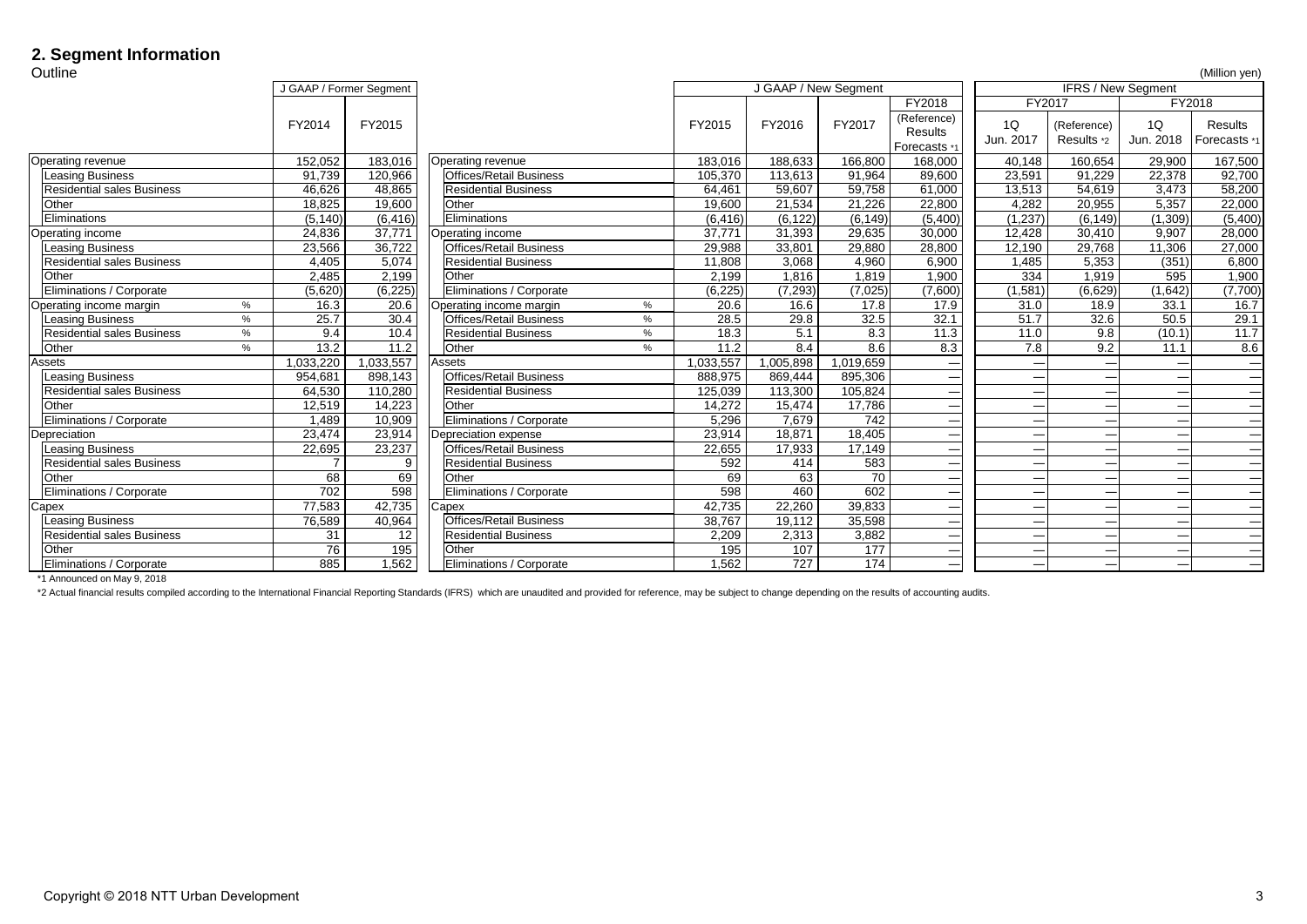\*2 Actual financial results compiled according to the International Financial Reporting Standards (IFRS) which are unaudited and provided for reference, may be subject to change depending on the results of accounting audit \*3 Including residential rental

| <b>Offices/Retail Business</b>                                       |                         |           |                                                                 |               |               |                      |                               |                 |                           |                           | (Million yen)                   |
|----------------------------------------------------------------------|-------------------------|-----------|-----------------------------------------------------------------|---------------|---------------|----------------------|-------------------------------|-----------------|---------------------------|---------------------------|---------------------------------|
|                                                                      | J GAAP / Former Segment |           |                                                                 |               |               | J GAAP / New Segment |                               |                 |                           | <b>IFRS / New Segment</b> |                                 |
|                                                                      |                         |           |                                                                 |               |               |                      | <b>FY2018</b>                 |                 | <b>FY2017</b>             |                           | <b>FY2018</b>                   |
|                                                                      | <b>FY2014</b>           | FY2015    |                                                                 | <b>FY2015</b> | <b>FY2016</b> | <b>FY2017</b>        | (Reference)<br><b>Results</b> | 1Q<br>Jun. 2017 | (Reference)<br>Results *2 | 1Q<br>Jun. 2018           | Results<br>Forecasts *1         |
|                                                                      |                         |           |                                                                 |               |               |                      | , Forecasts ∗                 |                 |                           |                           |                                 |
| <b>Leasing Business Operating revenue</b>                            | 91,739                  | 120,966   | <b>Operating revenue</b>                                        | 105,370       | 113,613       | 91,964               | 89,600                        | 23,591          | 91,229                    | 22,378                    | 92,700                          |
| <b>Offices/Retail</b>                                                | 80,083                  | 98,047    | <b>Offices/Retail leasing</b>                                   | 83,033        | 83,360        | 86,236               |                               | 20,925          |                           | 21,427                    |                                 |
|                                                                      |                         |           | Sales of income-generating properties                           | 21,983        | 29,669        | 2,381                |                               |                 |                           |                           | $\qquad \qquad$                 |
| Residential/Other                                                    | 11,656                  | 22,918    | <b>Other</b>                                                    | 353           | 583           | 3,346                |                               | 2,665           |                           | 951                       | $\hspace{0.1mm}-\hspace{0.1mm}$ |
| m <sup>2</sup><br>Rentable floor space                               | ,248,926                | 1,134,869 | m <sup>2</sup><br>Rentable floor space                          | ,134,869      | ,108,644      | ,108,538             |                               | ,104,272        | ,108,538                  | 1,105,669                 | $\qquad \qquad$                 |
| $\%$<br>Nationwide vacancy rate                                      | 10.9                    | 5.7       | $\%$<br>Nationwide vacancy rate                                 | 5.7           | 4.1           | 3.4                  |                               | 3.6             | 3.4                       | 2.7                       |                                 |
| $\%$<br><b>Five wards of central Tokyo</b>                           | 14.7                    | 6.3       | Five wards of central Tokyo<br>$\frac{0}{0}$                    | 6.3           | 3.2           | 1.4                  |                               | 2.1             | 1.4                       | 0.5                       |                                 |
| <b>NOI</b><br>(excluding the effects of property sales, etc.) $_{3}$ | 47,509                  | 48,170    | <b>NOI</b><br>(excluding the effects of property sales, etc.)   | 46,182        | 47,322        | 50,189               | 51,600                        |                 |                           |                           | 51,400                          |
| Five wards of central Tokyo                                          | 22,829                  | 24,427    | Five wards of central Tokyo                                     | 24,187        | 27,264        | 29,883               |                               |                 |                           |                           |                                 |
| Tokyo metropolitan area<br>(except five wards of central Tokyo)      | 3,292                   | 3,127     | Tokyo metropolitan area<br>(except five wards of central Tokyo) | 2,870         | 1,358         | 1,847                |                               |                 |                           |                           |                                 |
| <b>Other regions</b>                                                 | 21,387                  | 20,615    | Other regions                                                   | 19,124        | 18,699        | 18,459               | $\qquad \qquad$               |                 |                           | $\qquad \qquad$           |                                 |
| Fair value of rental properties                                      | 327,642                 | ,357,982  | <b>Fair value of rental properties</b>                          | ,357,982      | ,422,649      | 1,504,103            |                               |                 |                           |                           |                                 |
| Book value of rental properties                                      | 845,486                 | 795,870   | Book value of rental properties                                 | 795,870       | 813,646       | 827,557              |                               |                 |                           |                           |                                 |

・NOI = operating revenues from leasing business - operating cost for leasing business + depreciation and amortization expense for the leasing business (including long-term prepaid expenses) ・Five wards of central Tokyo are Chiyoda-ku, Chuo-ku, Minato-ku, Shibuya-ku and Shinjuku-ku.

・ Tokyo metropolitan area (except five wards of central Tokyo) is Kanagawa, Chiba, Saitama, Ibaraki, Gunma and Tochigi prefectures. \*1 Announced on May 9, 2018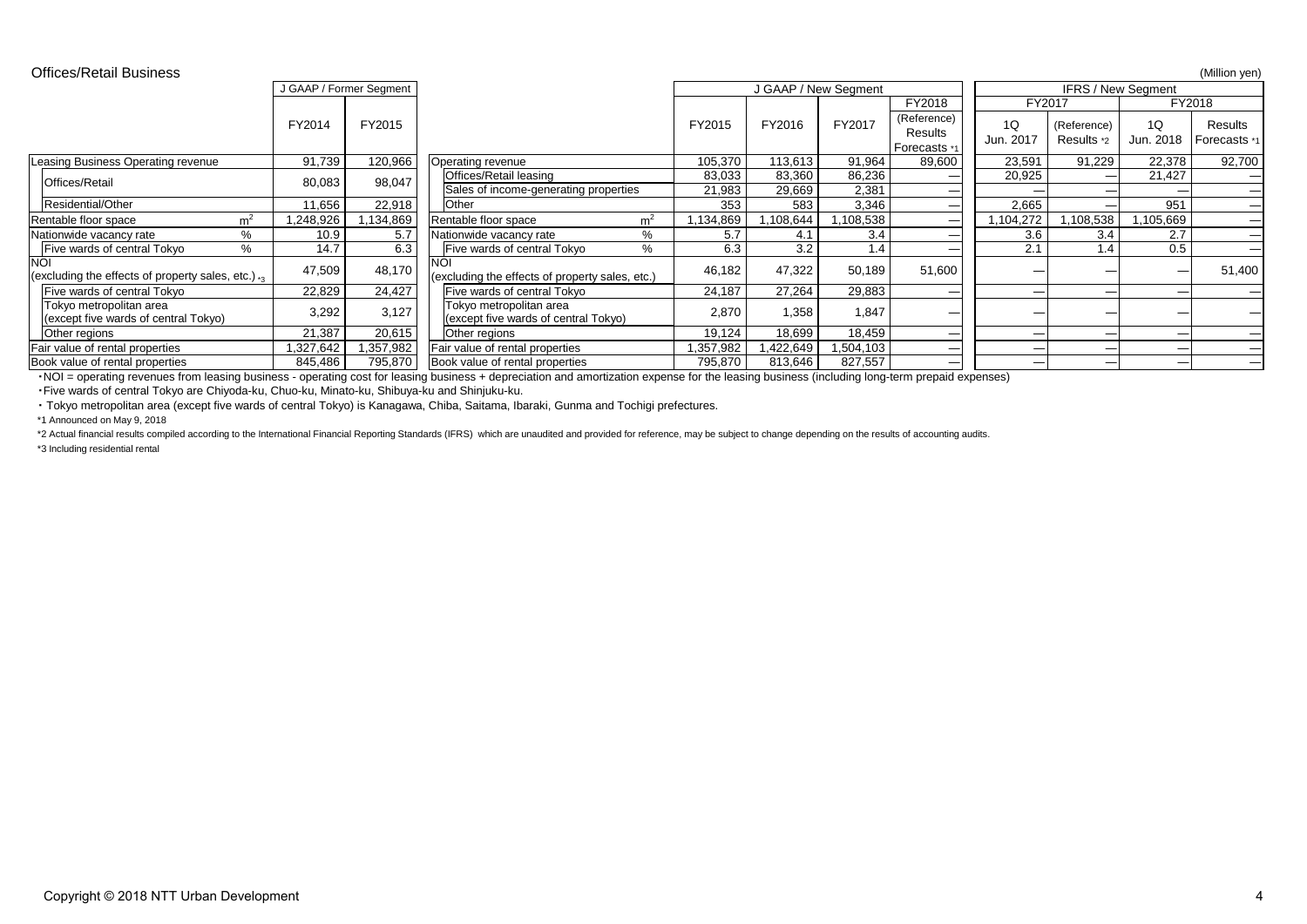| <b>Residential Business</b> |              |               |                         |                                          |              |               |               |                      |                                               |                 |                           |                                               | (Million yen)                             |
|-----------------------------|--------------|---------------|-------------------------|------------------------------------------|--------------|---------------|---------------|----------------------|-----------------------------------------------|-----------------|---------------------------|-----------------------------------------------|-------------------------------------------|
|                             |              |               | J GAAP / Former Segment |                                          |              |               |               | J GAAP / New Segment |                                               |                 |                           | <b>IFRS / New Segment</b>                     |                                           |
|                             |              |               |                         |                                          |              |               |               |                      | <b>FY2018</b>                                 | <b>FY2017</b>   |                           |                                               | <b>FY2018</b>                             |
|                             |              | <b>FY2014</b> | <b>FY2015</b>           |                                          |              | <b>FY2015</b> | <b>FY2016</b> | <b>FY2017</b>        | (Reference)<br><b>Results</b>                 | 1Q<br>Jun. 2017 | (Reference)<br>Results *2 | 1Q<br>Jun. 2018                               | <b>Results</b><br>Forecasts *1            |
|                             |              |               |                         |                                          |              |               |               |                      | Forecasts *1                                  |                 |                           |                                               |                                           |
|                             |              |               |                         | <b>Operating revenue</b>                 |              | 64,461        | 59,607        | 59,758               | 61,000                                        | 13,513          | 54,619                    | 3,473                                         | 58,200                                    |
| <b>Residential Business</b> |              | 46,626        | 48,865                  | Residential property sales               |              | 48,865        | 57,803        | 55,169               |                                               | 13,009          |                           | 2,933                                         |                                           |
| <b>Operating revenue</b>    |              |               |                         | <b>Residential rentals</b>               |              | 2,835         | 1,803         | 2,118                | __                                            | 503             |                           | 540                                           | $\qquad \qquad$                           |
|                             |              |               |                         | Other                                    |              | 12,760        |               | 2,471                | $\qquad \qquad \overbrace{\qquad \qquad }^{}$ |                 |                           |                                               | $\qquad \qquad$                           |
| Condominiums                |              |               |                         | Condominiums                             |              |               |               |                      |                                               |                 |                           |                                               |                                           |
| Operating revenue           |              | 45,405        | 46,916                  | <b>Operating revenue</b>                 |              | 46,916        | 52,814        | 48,770               | __                                            | 11,698          |                           | 2,921                                         | $\qquad \qquad$                           |
| Tokyo metropolitan area     |              | 24,368        | 28,664                  | Tokyo metropolitan area                  |              | 28,664        | 27,227        | 32,412               | __                                            | 10,392          |                           | 1,896                                         | $\longrightarrow$                         |
| <b>Other regions</b>        |              | 21,036        | 18,252                  | Other regions                            |              | 18,252        | 25,587        | 16,358               | $\sim$                                        | 1,306           |                           | 1,024                                         |                                           |
| Units delivered             | <b>Units</b> | 1,080         | 1,054                   | Units delivered                          | <b>Units</b> | 1,054         | 861           | 1,157                | 1,180                                         | 292             | 1,157                     | 77                                            | 1,180                                     |
| Tokyo metropolitan area     | Units        | 503           | 621                     | Tokyo metropolitan area                  | <b>Units</b> | 621           | 620           | 764                  |                                               | 260             | 764                       | 49                                            | $\overline{\phantom{0}}$                  |
| <b>Other regions</b>        | Units        | 576           | 433                     | Other regions                            | <b>Units</b> | 433           | 241           | 393                  | __                                            | 31              | 393                       | 27                                            | $\qquad \qquad$                           |
| Completed in inventories    | Units        | 219           | 470                     | Completed in inventories                 | <b>Units</b> | 470           | 498           | 610                  | $\overline{\phantom{a}}$                      | 627             | 610                       | 535                                           | $\qquad \qquad$                           |
| Residential Lots, etc.      |              |               |                         | Residential Lots, etc.                   |              |               |               |                      |                                               |                 |                           |                                               |                                           |
| Operating revenue           |              | 1,220         | 1,949                   | <b>Operating revenue</b>                 |              | 1,949         | 4,988         | 5,649                |                                               | 560             |                           | $\begin{array}{c} 1 & 1 \\ 1 & 1 \end{array}$ | $\qquad \qquad$                           |
| Units / Lots delivered      | Units / Lots | 71            | 85                      | Units / Lots delivered                   | Units / Lots | 85            | 242           | 371                  | ___                                           | 22              | 116                       |                                               | $\qquad \qquad$                           |
| Completed in inventories    | Units / Lots | 19            | 47                      | Completed in inventories                 | Units / Lots | 47            | 304           | 285                  |                                               | 60              | 41                        | 44                                            | $\qquad \qquad$                           |
| <b>Other</b>                |              |               |                         | <b>Residential property sales Others</b> |              |               |               |                      |                                               |                 |                           |                                               |                                           |
| <b>Operating revenue</b>    |              | --            |                         | <b>Operating revenue</b>                 |              |               |               | 750                  |                                               | 750             |                           |                                               | $\qquad \qquad \overline{\qquad \qquad }$ |
| Units / Lots delivered      | Units / Lots |               |                         | Units / Lots delivered                   | Units / Lots |               |               |                      |                                               |                 |                           | $\sim$                                        |                                           |
|                             |              |               |                         |                                          |              |               |               |                      |                                               |                 |                           |                                               |                                           |

・Tokyo metropolitan area is Tokyo, Kanagawa, Chiba, Saitama, Ibaraki, Gunma and Tochigi prefectures.

・For joint projects, units / lots delivered and completed in inventories are corresponding to the Company's share in the project. It is rounded down to the nearest unit / lot. ・"Other" are the sale of a condominium (apartment building) and others.

\*1 Announced on May 9, 2018

\*2 Actual financial results compiled according to the International Financial Reporting Standards (IFRS) which are unaudited and provided for reference, may be subject to change depending on the results of accounting audit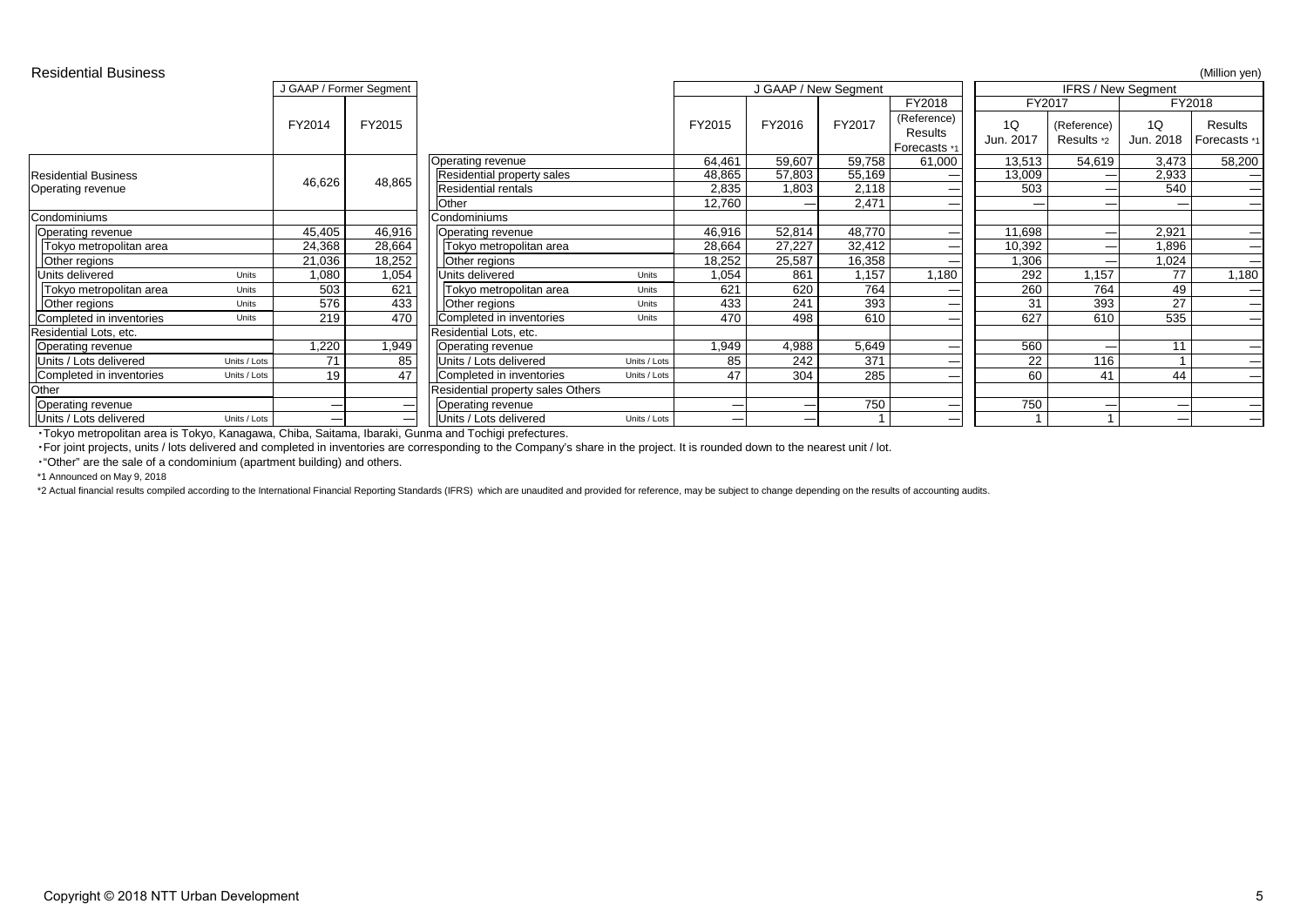### <**Reference**> Development Projects

| POVOIOPIIIOIII I OJOOIO         |                                                                                                                              |                                                                                                                         |                                                                                                                                           |                                                                                         |                                                                 |
|---------------------------------|------------------------------------------------------------------------------------------------------------------------------|-------------------------------------------------------------------------------------------------------------------------|-------------------------------------------------------------------------------------------------------------------------------------------|-----------------------------------------------------------------------------------------|-----------------------------------------------------------------|
| Name                            | <b>OTEMACHI PLACE WEST TOWER</b><br>(Former name: Otemachi 2-chome Area 1st Class<br>Urban Redevelopment Project Building A) | <b>Urbannet Uchisaiwaicho Building</b><br>(Former name: Shimbashi 1-chome Project)                                      | <b>Harajuku Station Front Project</b>                                                                                                     | <b>Shinpukan Redevelopment Project</b>                                                  | <b>Kiyomizu Elementary School</b><br><b>Conversion Project</b>  |
| Location                        | Otemachi 2-chome, Chiyoda-ku, Tokyo                                                                                          | 1-101 Shimbashi Minato-ku, Tokyo                                                                                        | 1-14-14, 59 Jingumae Shibuya-ku, Tokyo and<br>others                                                                                      | 586-2 Banocho Sagaru Aneyakoji Karasuma-dori<br>Nakagyo-ku, Kyoto-shi, Kyoto and others | 2-204-2 Kiyomizu Higashiyama-ku,<br>Kyoto-shi, Kyoto and others |
| <b>Stake</b>                    | Co-owned (The company participates in the joint<br>project as a joint developer.)                                            | Co-owned                                                                                                                | Co-owned (scheduled)                                                                                                                      | 100%                                                                                    | Leasehold                                                       |
| Site area                       | $\alpha$ Approx. 19,900m <sup>2</sup> (OTEMACHI PLACE in total)                                                              | $3,072m^2$                                                                                                              | Approx. $5,000m^2$                                                                                                                        | $ 6,384m^2 $                                                                            | $7,296m^2$                                                      |
| Commencement                    | May 2015                                                                                                                     | August 2017                                                                                                             | November 2017                                                                                                                             | October 2017                                                                            | Summer 2018 (scheduled)                                         |
| Completion                      | August 2018                                                                                                                  | July 2019 (scheduled)                                                                                                   | Spring 2020 (scheduled to open)                                                                                                           | End of 2019 (scheduled to open)                                                         | Fall 2019 (scheduled to open)                                   |
| Total floor space               | $\vert$ Approx. 202,000m <sup>2</sup> (WEST TOWER in total)<br>[Approx. 35,000 $m2$ (our stake) *1 ]                         | Approx. $36,100m^2$                                                                                                     | Approx. 26,800 $m2$                                                                                                                       | Approx. $25,700m^2$                                                                     | Approx. 6,900 $m2$                                              |
| <b>Structure</b>                | structure                                                                                                                    | Steel structure; Partially steel-reinforced concrete  Steel structure; Partially steel-reinforced concrete<br>structure | Steel-reinforced concrete structure; Reinforced<br>Concrete Structure; Steel structure; Partially<br>concrete Filled Steel Tube structure | Steel structure; Partially steel-reinforced concrete<br>structure                       | Steel-reinforced concrete structure                             |
| <b>Building scale</b>           | 35 stories above ground and 3 below (WEST<br>TOWER)                                                                          | 27 stories above ground and 2 below                                                                                     | 10 stories above ground and 3 below                                                                                                       | 7 stories above ground and 2 below                                                      | 4 stories above ground                                          |
| Main use                        | Office, retail                                                                                                               | Office, hotel and retail                                                                                                | Retail, residential                                                                                                                       | Hotel, retail                                                                           | Hotel, multi-purpose hall                                       |
| <b>Our Stake</b><br>Investments | 56,023 million yen (scheduled)                                                                                               | $ 44,210$ million yen (scheduled)                                                                                       | 58,000 million yen (scheduled)                                                                                                            | 20,000 million yen (scheduled)                                                          | Non-disclosure                                                  |

\*1 Including co-owned part

| <b>Completed Projects</b> |  |  |  |  |
|---------------------------|--|--|--|--|
|---------------------------|--|--|--|--|

| Name                            | Hyatt Regency Seragaki Island, Okinawa                                                            | <b>Kobe Station Front Project</b>                                                   | Name                            | <b>UD Yumesaki Building</b>                                        |
|---------------------------------|---------------------------------------------------------------------------------------------------|-------------------------------------------------------------------------------------|---------------------------------|--------------------------------------------------------------------|
| Location                        | 1108, Seragaki, Onna-son, Kunigami-gun,<br>Okinawa                                                | 1-1-3 Higashikawasakicho Chuo-ku, Kobe-shi,<br>Hyogo and others                     | Location                        | 6-2-25 Shimaya Konohana-ku, Osaka-shi,<br>Osaka                    |
| <b>Stake</b>                    | Co-owned                                                                                          | Non-disclosure                                                                      | <b>Stake</b>                    | 100%                                                               |
| Site area                       | Approx. $40,000m^2$                                                                               | Approx. $3,000m^2$<br>(using half of the total land area of approx.<br>$(6,000m^2)$ | Site area                       | 2,639m <sup>2</sup>                                                |
| Commencement                    | October 2016                                                                                      | To be confirmed                                                                     | Commencement                    | October 2015                                                       |
| Completion                      | August 21, 2018 (scheduled to open)                                                               | FY2020 (scheduled)                                                                  | Completion                      | August 2017 (opening)                                              |
| Total floor space               | Approx. $38,200m^2$                                                                               | Approx. $14,000m^2$                                                                 | Total floor space               | $ 20,607m^2$                                                       |
| <b>Structure</b>                | Steel-reinforced concrete structure                                                               | Under planning                                                                      | Structure                       | Steel structure; Partially steel-reinforced concrete<br> structure |
| <b>Building scale</b>           | 7 stories above ground and 3 stories above ground 12 stories above ground and 1 below (scheduled) |                                                                                     | <b>Building scale</b>           | 17 stories above ground and 1 below                                |
| Main use                        | Hotel                                                                                             | Broadcasting station, hotel                                                         | Main use                        | Hotel, wedding hall                                                |
| <b>Our Stake</b><br>Investments | Non-disclosure                                                                                    | Non-disclosure                                                                      | <b>Our Stake</b><br>Investments | $10,976$ million yen                                               |

| <b>Kobe Station Front Project</b>                                                             | <b>Name</b>                     | <b>UD Yumesaki Building</b>                                 |
|-----------------------------------------------------------------------------------------------|---------------------------------|-------------------------------------------------------------|
| 1-1-3 Higashikawasakicho Chuo-ku, Kobe-shi,<br>Hyogo and others                               | Location                        | 6-2-25 Shimaya Konohana-ku, Osaka-shi,<br>Osaka             |
| Non-disclosure                                                                                | <b>Stake</b>                    | 100%                                                        |
| Approx. 3,000 $m^2$<br>(using half of the total land area of approx.<br>6,000m <sup>2</sup> ) | Site area                       | $ 2,639m^2$                                                 |
| To be confirmed                                                                               | Commencement                    | October 2015                                                |
| FY2020 (scheduled)                                                                            | Completion                      | August 2017 (opening)                                       |
| Approx. 14,000 $m^2$                                                                          | Total floor space               | 20,607 <sup>2</sup>                                         |
| <b>Under planning</b>                                                                         | <b>Structure</b>                | Steel structure; Partially steel-reinforced c<br> structure |
| 12 stories above ground and 1 below (scheduled)                                               | <b>Building scale</b>           | 17 stories above ground and 1 below                         |
| <b>Broadcasting station, hotel</b>                                                            | Main use                        | Hotel, wedding hall                                         |
| Non-disclosure                                                                                | <b>Our Stake</b><br>Investments | 10,976 million yen                                          |

| g            |
|--------------|
| a-shi,       |
|              |
|              |
|              |
|              |
|              |
| ced concrete |
| I            |
|              |
|              |